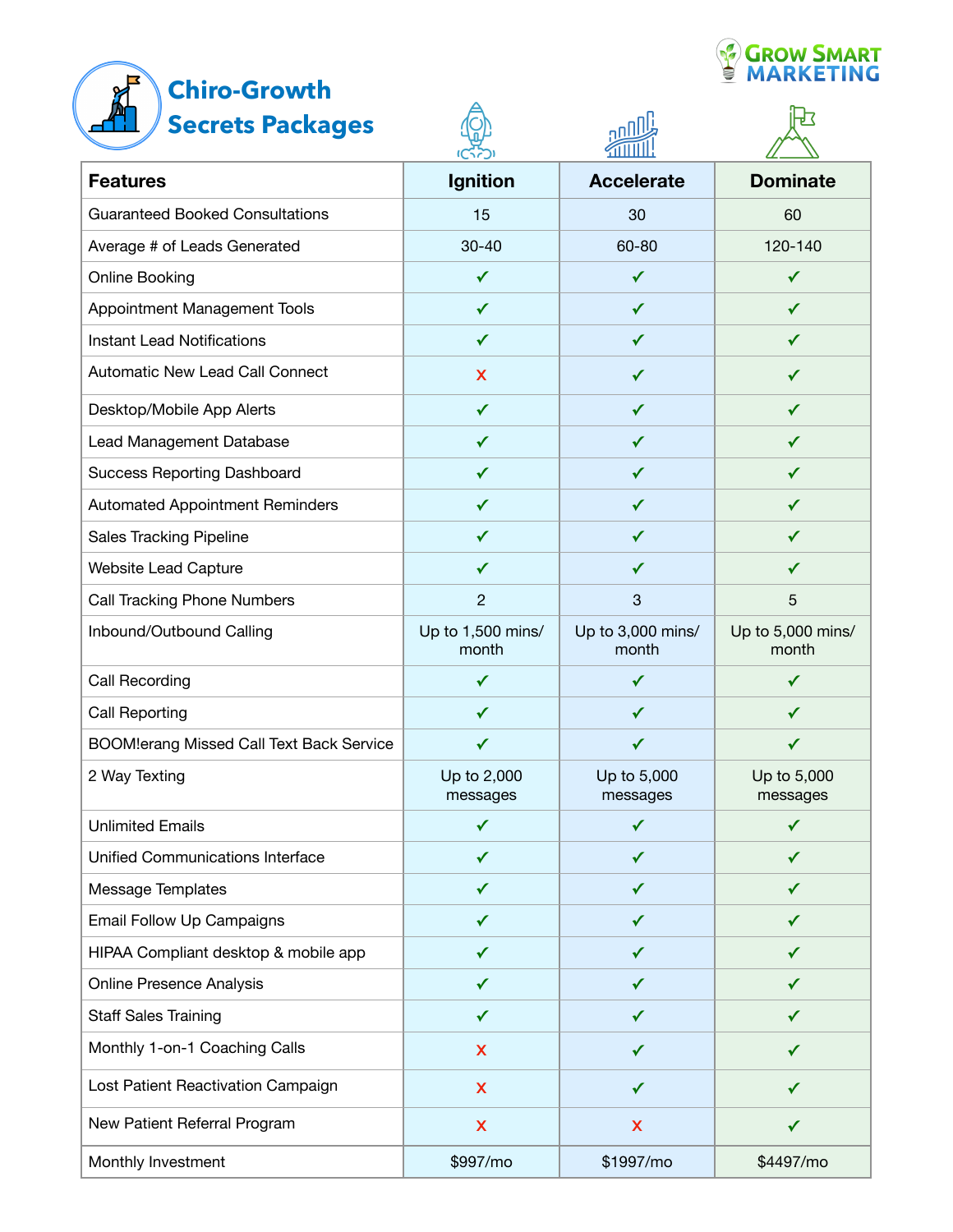

## **Chiro-Growth Secrets Product Descriptions**

A complete, done-for-you new patient acquisition system with all of the tools and training you'll need to efficiently manage your growth.

## **Booked Consultations (not just leads)**

With each of the available packages, you'll get a minimum number of booked consults guaranteed. If we don't meet the minimum, we'll keep working for free until we do. (It hasn't happened yet.)

## **Online Booking**

- Place your booking widget on multiple pages of your website and/or your social channels. We'll provide the embed code - all you have to do is copy and paste!
- ⁃ Fully-customizable settings Configure your online booking settings to meet your unique needs. Predetermine which days/hours are available, which appointment types, procedures, and providers clients can view and schedule.
- Easy Appointment Manager See all past and future appointments in one simple screen. Instantly confirm, reschedule, mark as complete (or no-show) appointments, all from one simple screen.

## **Easy Appointment Manager**

- See all of your past and future appointments for all service lines in a single, easy-to-read interface.
- Quickly reschedule appointments, or mark them as "complete", "canceled" or "no-show" - which can trigger additional notices to the sales staff to get the patient rebooked.

## **Instant Notification Of New Leads** (via text and email)

- Never miss a new lead again!
- ⁃ We'll send instant notifications to your salesperson (or team) via text and email to ensure that new leads receive immediate attention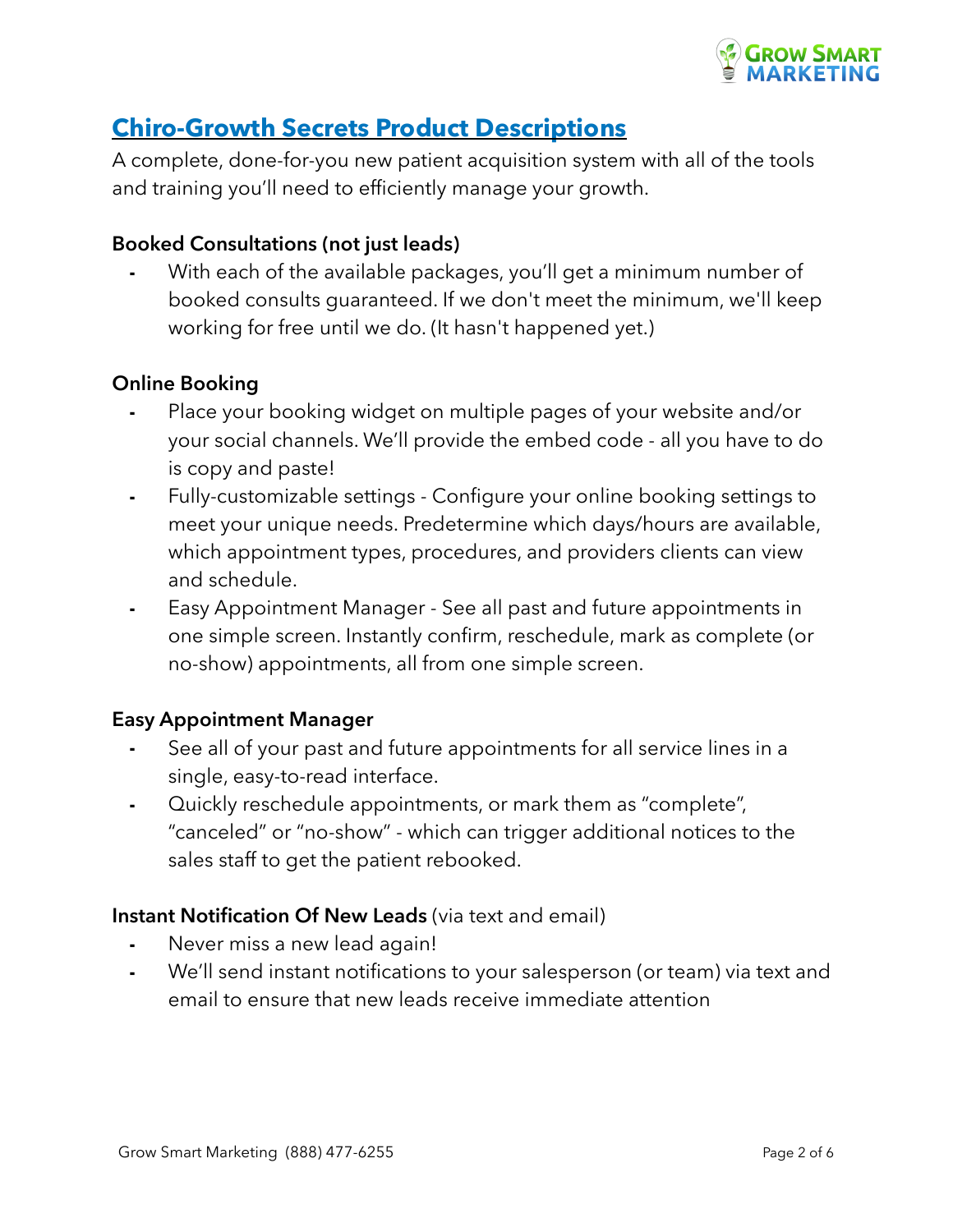

## **Automatic New Lead Call Connect**

- Close more deals, and significantly reduce time spent chasing leads, by automatically connecting phone calls between new leads and your sales staff.
- ⁃ New leads called within 5 minutes are *900% more likely to be reached*
- This is how you make sure it happens!
	- When a new lead comes in...
	- ⁃ our automated system *calls* your salesperson and offers to call the lead's phone number for them
	- If the salesperson presses a number on their phone to confirm...
	- the system will then call the lead's phone...
	- ⁃ and automatically bridge the call with the salesperson!

## **Desktop & Mobile App Alerts**

Get instant alerts when you receive a message from a patient and respond instantly from your desktop or mobile phone via our custom mobile app.

## **Customizable Lead Management Database**

- Collects and stores all of the details on each new lead that comes in
- ⁃ Includes a unified "conversations" tab where all communications with that lead are visible in a single timeline stream (calls, text, emails, etc.)

## **Campaign Success Reporting Dashboard**

- ⁃ Get a quick and easy high-level overview of your sales broken down by campaign type, by product/service lines, and more.
- ⁃ Easily see how many people are in each step of your sales pipeline/ process.
- ⁃ Quickly see the total dollar value of the sales made by product, service, etc. for any time period (this week, last month, last quarter, etc.).

## **Automated Appointment Confirmations and Reminders**

⁃ via email, text, and/or voicemail "drops" (send your pre-recorded voicemail straight to their voicemail)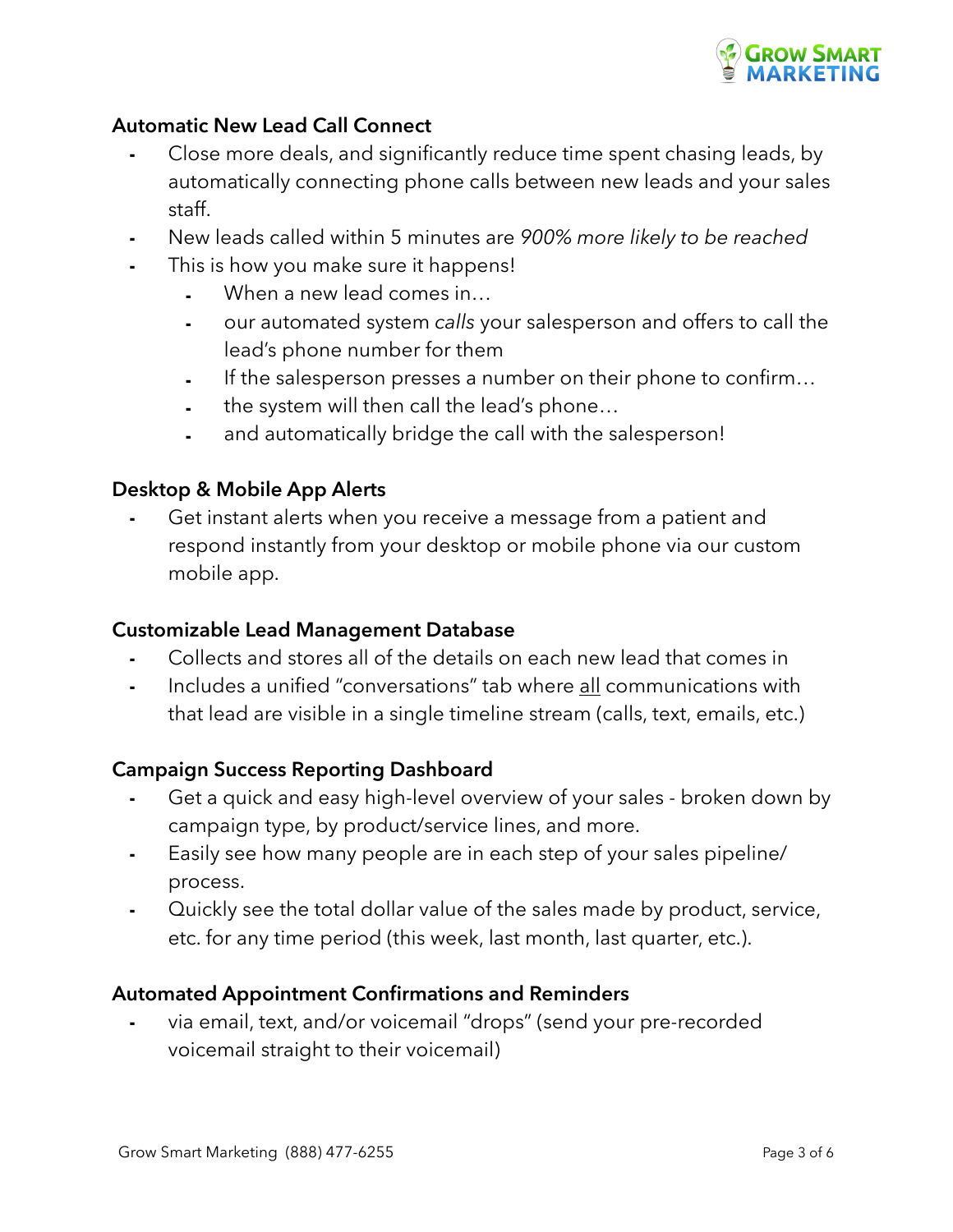

## **Sales Tracking Pipeline**

- Instantly see where every lead is currently in your sales process.
- Make it easy for your salespeople to track all of their leads and immediately know what steps are needed to move them forward in your sales process.
- Make it easy for your salespeople to track all of their leads and immediately know what steps are needed to move them forward in your sales process.

## **Website Lead Capture**

- ⁃ Add custom forms throughout your website that automatically capture each lead directly into your Lead Database.
- Use lead capture forms to automatically enter new leads into follow up campaigns (text, or email).

## **Inbound/Outbound Calling**

- Send and receive calls via your custom phone numbers, even from the mobile app.
- ⁃ Now your sales reps don't have to make outbound sales calls from their personal cell phones.

**Call Tracking** (up to 3 tracked numbers, incl LG campaign)

- Assign trackable phone numbers to each of your campaigns and instantly see the number of calls received by each campaign type.
- ⁃ Boost your marketing ROI by determining your most effective marketing channels so you can focus your efforts (and your budget) in the right places.

## **Call Recording**

- Measure the quality of leads calling your business.
- ⁃ Gain insight into each salesperson's effectiveness.
- ⁃ Use recordings to train staff on improving their phone skills.

## **Call Reporting**

⁃ Better understand how leads are finding your business and measure the quality of leads calling your business by campaign type.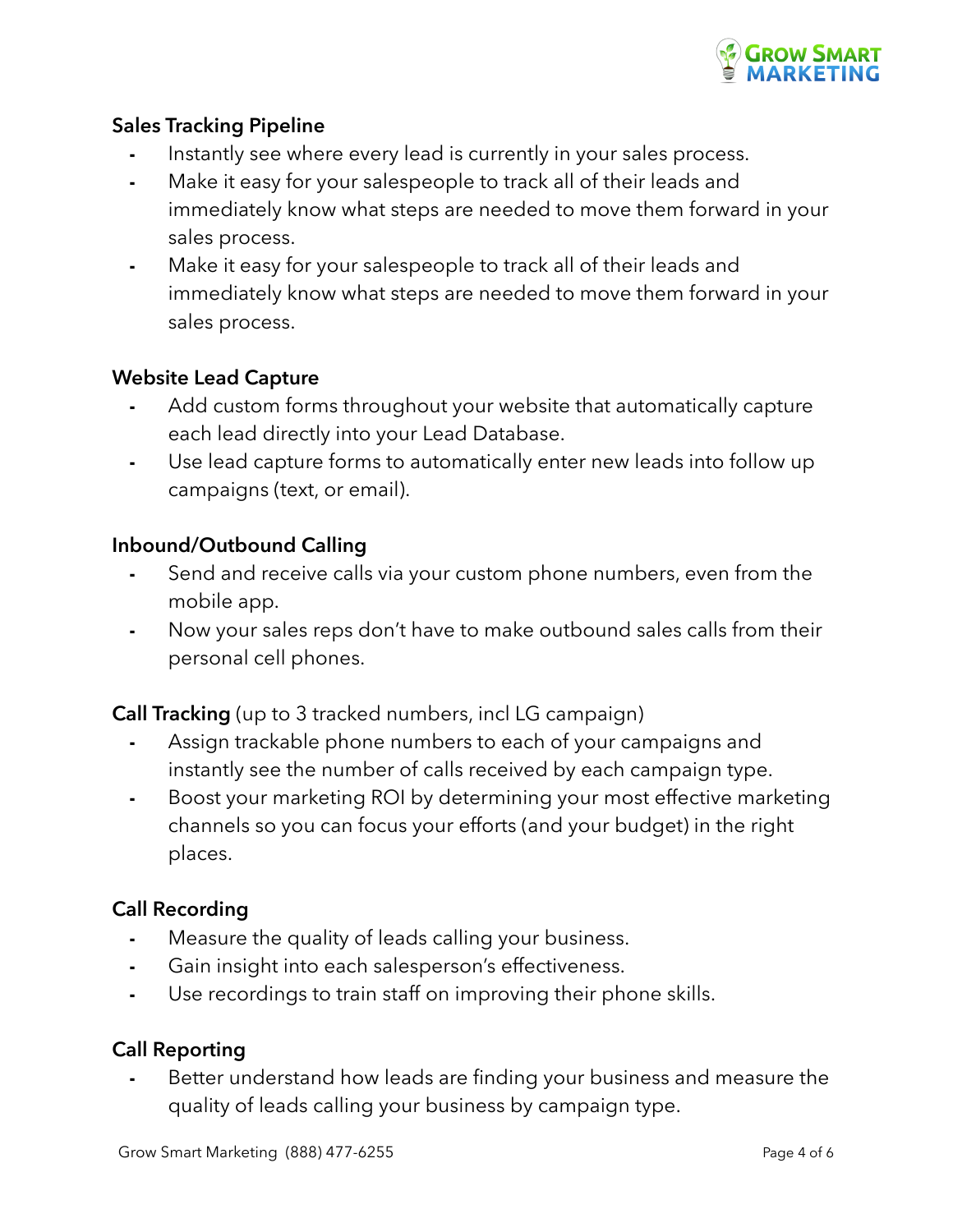

## **BOOM!erang Missed Call Text Back Service**

Missed an inbound call from one of your marketing leads? No problem! Our BOOM!erang service will instantly send them a text message to reengage them in a chat session and notify you (or your staff) to jump into the live text chat with them.

## **2 Way Texting Services**

- Send and respond to patient and prospect text messages with prewritten template responses or create custom responses directly from the app.
- ⁃ Include forms, documents, images, etc. into your text communications.

#### **Pre-Written & Customizable Message Templates**

⁃ Respond even faster to patients using our text response templates or create your own response templates and save them for future use.

#### **Unlimited Emails**

Send and receive unlimited emails with your prospects and patients.

#### **Email Follow Up Campaigns**

- ⁃ Automated email campaigns to follow up with leads and get them booked in consults.
- ⁃ 2 Way email communications right from the desktop or mobile app with any patient or prospect.
- ⁃ Include forms, documents, images, etc. into your email communications.

#### **Unified Communications Interface**

See all of your calls, texts and emails in a single timeline for each contact.

## **Lost Patient Reactivation Campaigns**

- ⁃ Boost revenues significantly by re-engaging "lost" patients to bring them back in.
- ⁃ Step-by-step training and marketing campaigns to reach out to "lost" patients and invite them back in for treatment with a special offer.